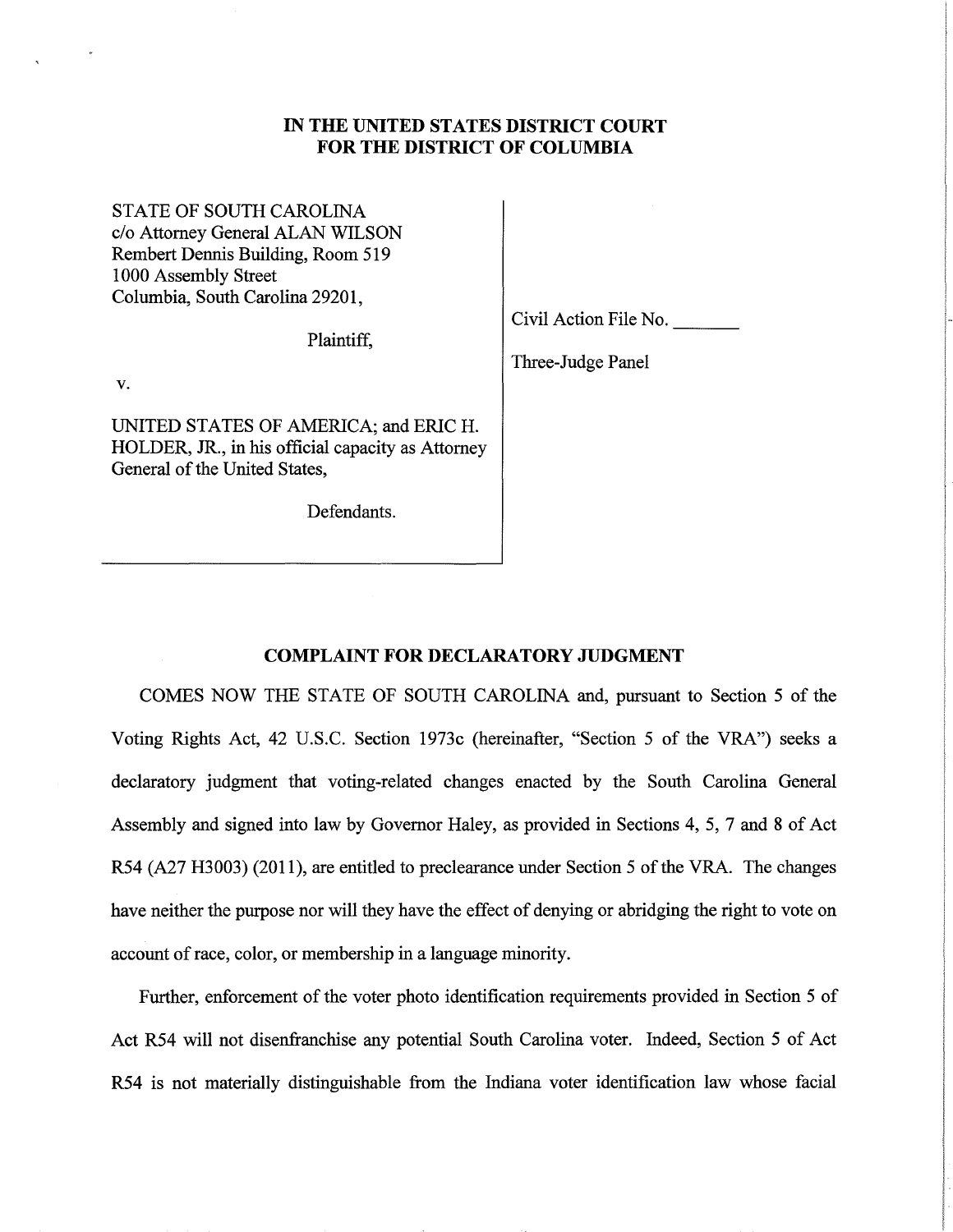validity was upheld as constitutional in *Crawford v. Marion County Election Board,* 553 U.S. 181 (2008). Like the Indiana law, South Carolina's photo identification law only places upon the voter an affirmative responsibility to obtain an approved photo identification card and to bring it to the polls, unless one of the exemptions in Section 5 of Act R54 applies, in which case even that minimal burden is excused. Because these photo identification requirements are not a bar to voting but a temporary inconvenience no greater than the inconvenience inherent in voting itself, they do not deny or abridge the right to vote on account of race, color or membership in a language minority within the meaning of Section 5 of the VRA. To deny preclearance or to apply Section 5 of the VRA in the demanding manner in which the United States applied it in denying administrative preclearance would bring into serious question the constitutionality of Section 5 of the VRA. *See Perry v. Perez,* No. 11-713, *et al.,* slip op. at 6-7 (Jan. 20, 2012); *Nw. Austin Mun. Util. Dist. No. 1 v. Holder,* 557 U.S. 193 (2009).

#### **I. PARTIES**

1. Plaintiff State of South Carolina is a State of the United States of America and brings this action-which it is authorized to bring on behalf of itself and its citizens-pursuant to Section 5 of the VRA and 28 U.S.C. Section 2201.

2. Defendants are the United States of America and Eric H. Holder, Jr., in his official capacity as Attorney General of the United States. Attorney General Holder is charged with certain responsibilities related to Section 5 of the VRA on behalf of the Department of Justice, including the defense of Section 5 declaratory judgment actions brought in the United States District Court for the District of Columbia.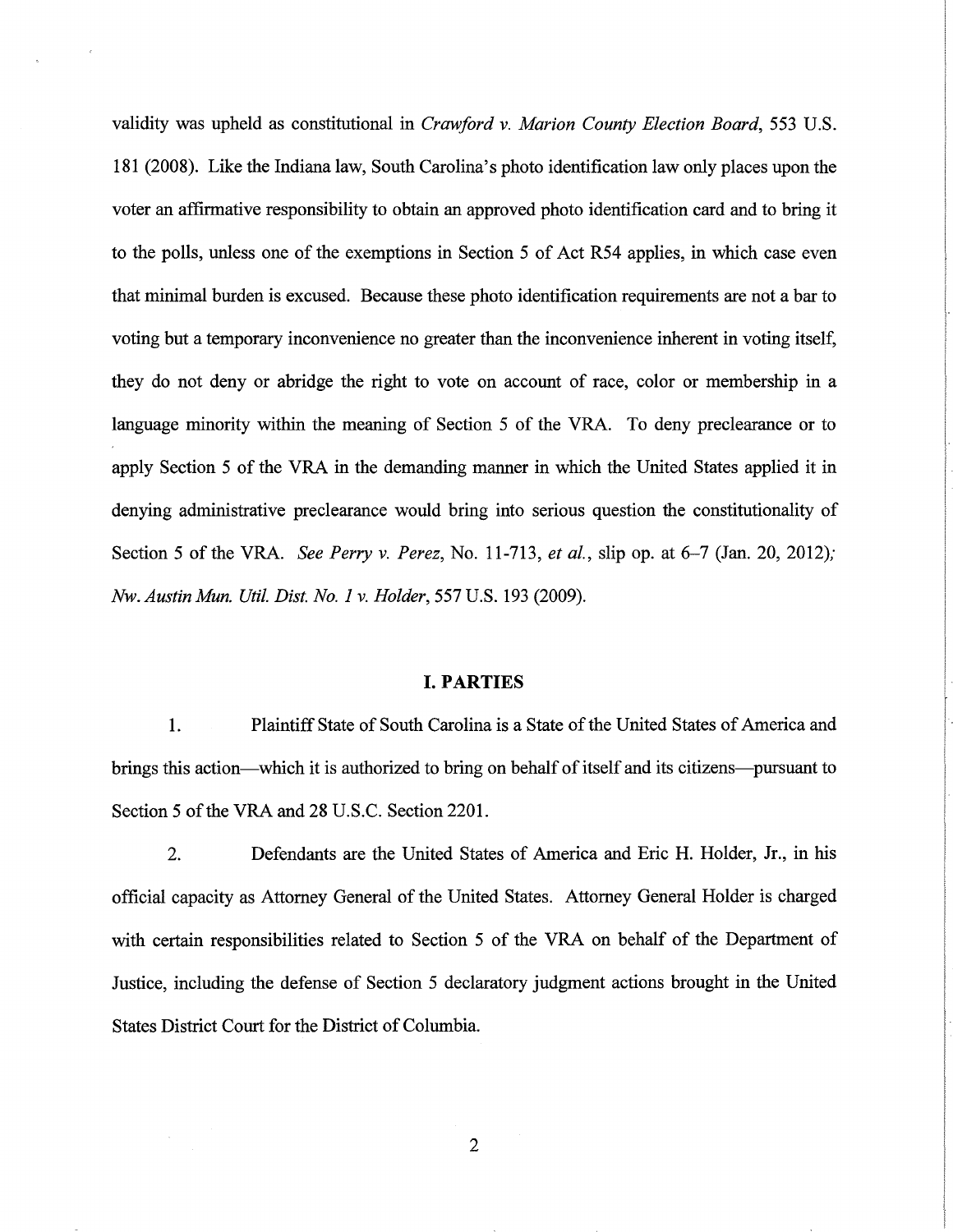#### **II. THE SOUTH CAROLINA VOTER ID LAW ENACTED IN 2011**

3. During its 2011 Session, the South Carolina General Assembly enacted R54 (A27 H3003) (2011) on May 11, 2011, and Act R54 was signed into law by Governor Haley on May 18, 2011. Act R54 contains several reforms.

4. State laws that require voters to present approved identification at the polls are common m the United States. *See* http://www.ncsl.org/legislatures-elections/electionscampaigns/voter-id-state-requirements.aspx. No fewer than 31 states require voters to present some type of voter identification document when voting at the polls, and 15 states have enacted laws that require voters to present a photo identification document to vote a regular ballot at the polls. *Id.* 

5. Prior to the enactment of Act R54 and since 1988, South Carolina law has provided that registered voters are allowed to vote a regular ballot if they presented to poll officials a state-issued voter registration card without photograph along with the requirement of the voter's signature on the poll list. Presentation of a South Carolina Department of Motor Vehicles (hereinafter, "DMV")-issued driver's license that contained a photograph or a nondriver's license, DMV-issued photo identification card also satisfied the 1988 law. *See* Title 7, Chapter 13 of the South Carolina Code of Laws, Section 710.

6. That 1988 law has previously received federal preclearance under Section 5 of the VRA from the Attorney General of the United States, and it is the benchmark to be used in determining whether the photo identification requirement of Act R54 has a racially discriminatory effect within the meaning of Section 5 of the VRA's preclearance requirements.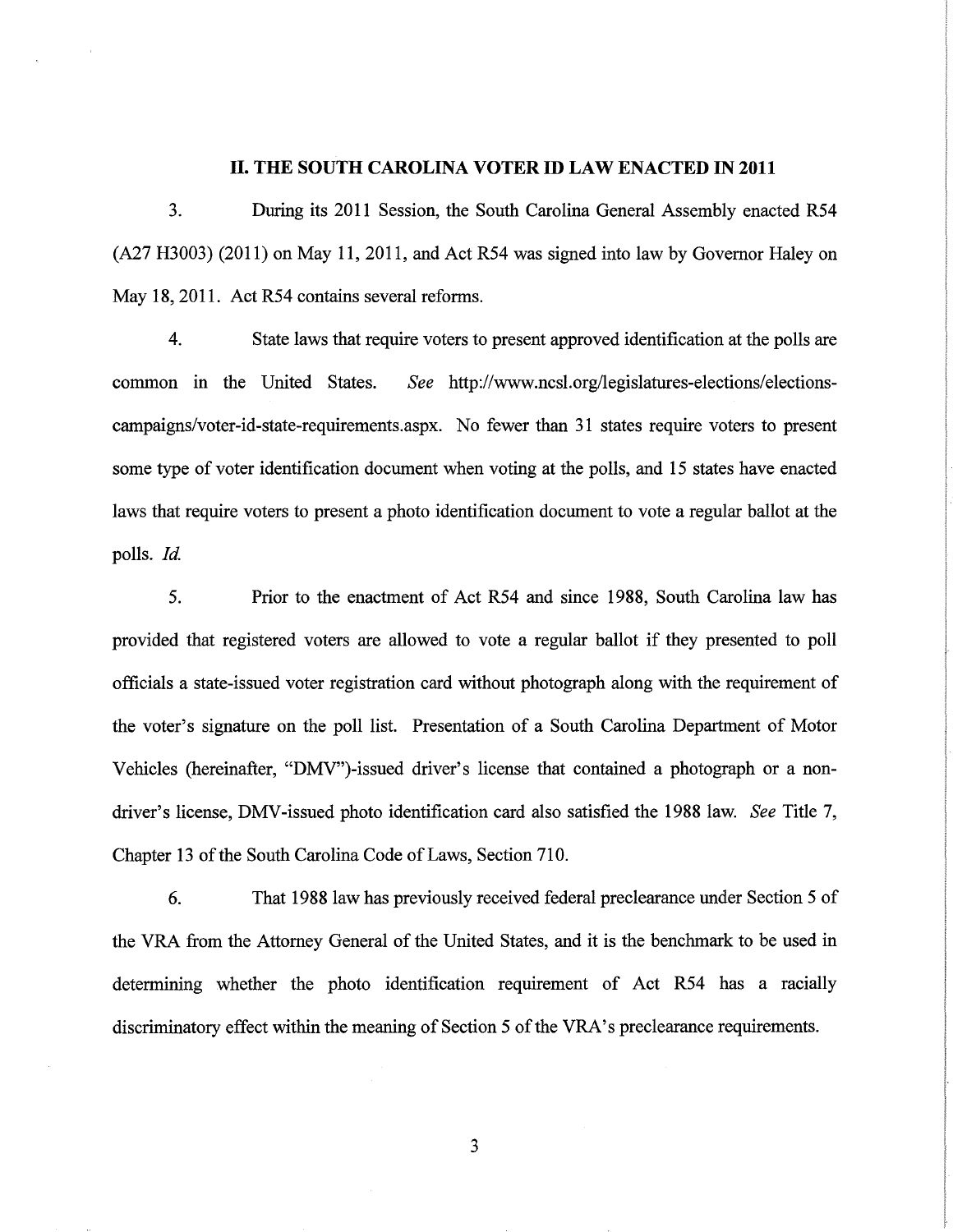7. Section 5 of Act R54 would require South Carolina voters to present one of five forms of photo identification at the polls to be allowed to vote a regular ballot. Those five forms are a DMV-issued driver's license that contains a photograph, a DMV-issued non-driver's license photo identification card, a United States passport that contains a photograph, a military photo identification card, or a state voter registration card containing a photograph of the voter. Act R54, Section 5(A).

8. In reliance upon the ruling in *Crawford v. Marion County Election Board,* 553 U.S. 181 (2008), Act R54 was enacted and signed into law for the purposes of preventing instances of voting fraud at the polls and enhancing public confidence in the integrity of the electoral process in South Carolina. It was not enacted or signed into law for the purpose of discriminating on the basis of race, color, or membership in a language minority and the enforcement of the provisions of Act R54 will not have a racially discriminatory effect.

9. In an effort to offset any minor inconvenience caused to any voters by enforcement of its photo identification requirements, Act R54 contains exemptions and requires remedial affirmative efforts by State officials to ensure that the photo identification requirements do not treat any voter in a discriminatory fashion.

10. One of Act R54's exemptions provides that in the event a voter appears at the polling place without photo identification and executes an affidavit stating that the voter "suffers from a reasonable impediment that prevents the elector from obtaining a photograph identification," the voter will be allowed to cast a provisional ballot that shall be counted unless the voter's board of registration and elections "has grounds to believe that the affidavit is false." Act R54, Section  $5(D)(1)(b)$  and (2).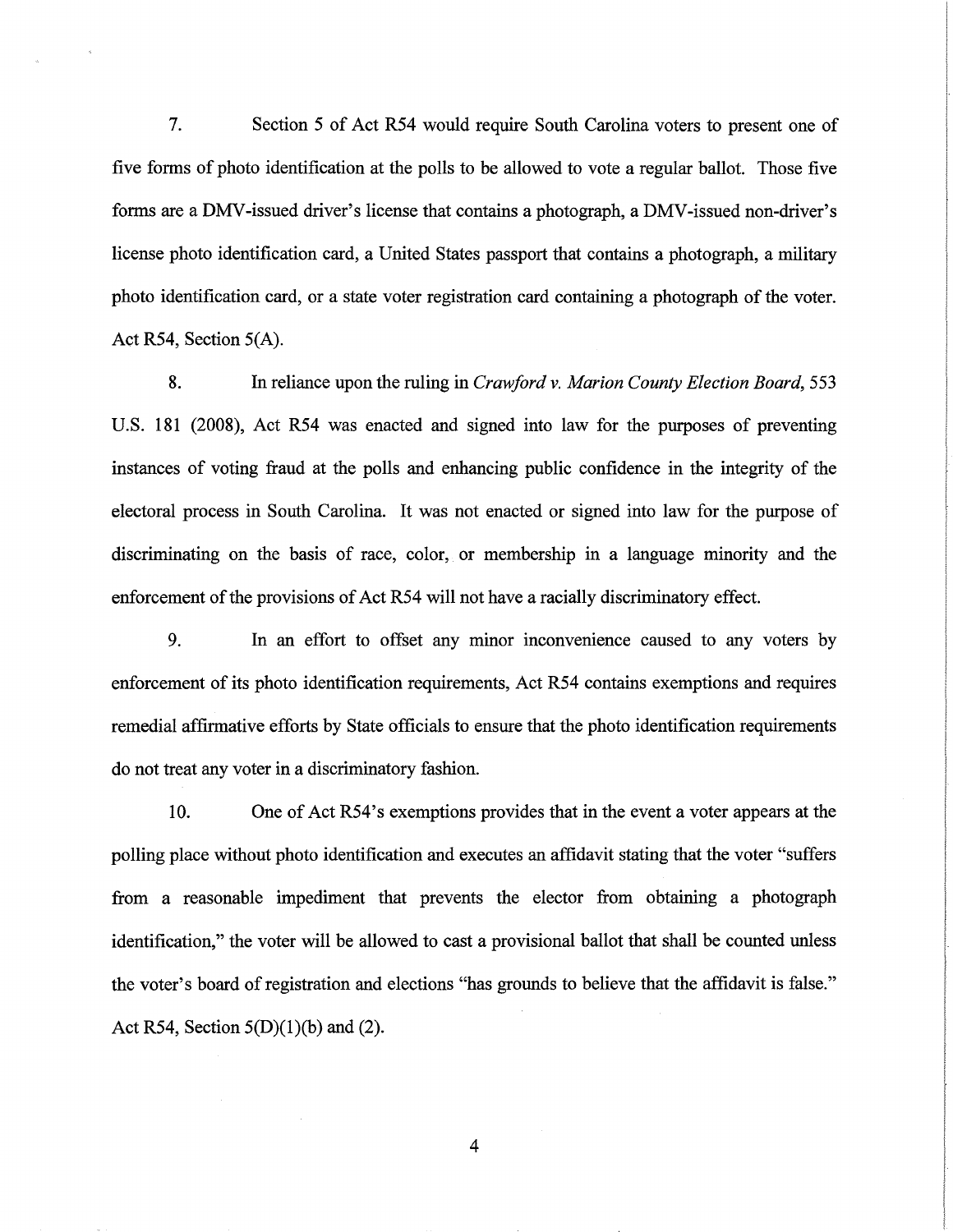11. In addition, if a voter appears at the polling place without photo identification and executes an affidavit stating that the voter "has a religious objection to being photographed," the voter will be allowed to cast a provisional ballot that shall be counted unless the voter's board of registration and elections "has grounds to believe that the affidavit is false." Act R54, Section  $5(D)(1)(a)$  and  $(b)(2)$ .

12. Further, another exemption in Section 5 of Act R54 provides that if a voter appears at the polling place without photo identification, that voter will be allowed to cast a provisional ballot that shall be counted as long as the voter returns to his board of registration and elections and presents an acceptable photo identification prior to the time the election in which he cast the provisional ballot has been certified. Act  $R54$ , Section  $5(C)(1)$ .

13. Pursuant to Sections 4 and 6 of Act R54, free special photo identification cards shall be issued to any persons seventeen years of age or older by the South Carolina Election Commission, and these free photo identification cards will be acceptable identification at the polls.

14. In accordance with Section 7 of Act R54, the South Carolina Election Commission will undertake a number of training, public education and other outreach activities concerning the requirements of Act R54 that will inform voters of the photo identification requirements in Act R54.

15. Pursuant to Section 8 of Act R54, the South Carolina Election Commission is required to create a list of all registered voters who are qualified to vote "but do not have a South Carolina driver's license or other form of identification containing a photograph issued by" the DMV. The list is to be made available to any person registered to vote upon request.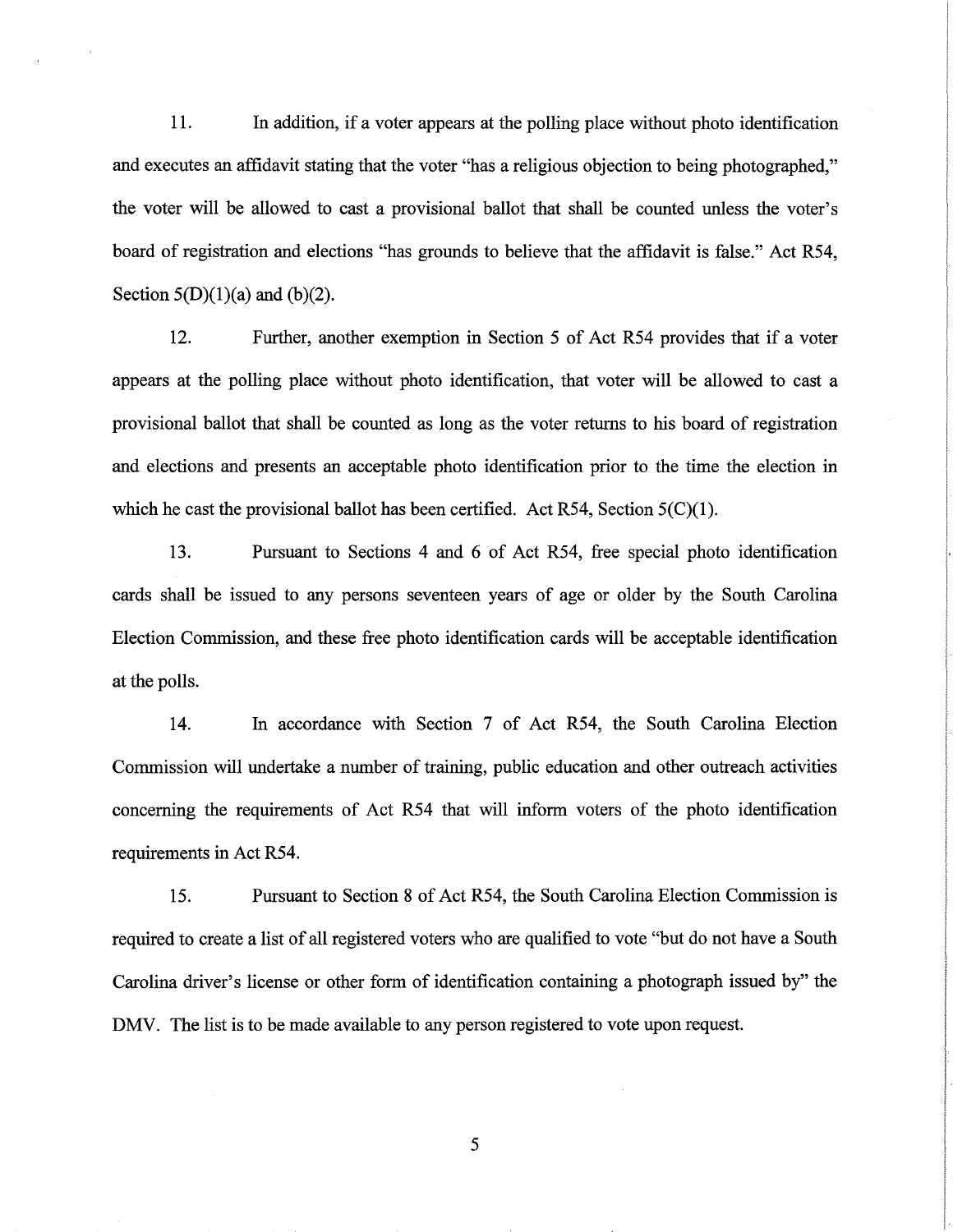16. Act R54 does not alter or amend the process of voting absentee by mail which does not require photo ids for mailed ballots.

17. In addition to the numerous provisions of Act R54 that mitigate or eliminate any purported discriminatory effects, Governor Haley implemented a program to provide South Carolina residents in need of photo identification free rides to local DMV offices on September 28, 2011. Approximately two dozen South Carolina residents participated in the program.

#### **III. THE ADMINISTRATIVE REVIEW OF ACT R54**

18. South Carolina is a "covered jurisdiction" under Section 5 of the Voting Rights Act, and must accordingly obtain administrative preclearance from the Attorney General or a declaratory judgment from this Court before implementing any changes to its voting procedures.

19. On June 28, 2011, Attorney General Wilson submitted Act R54 to the United States Department of Justice for administrative preclearance.

20. On December 23, 2011, South Carolina was notified by a letter from Thomas E. Perez, Assistant Attorney General for Civil Rights, that on behalf of the Attorney General he was interposing an objection to Section 5 of Act R54 on the grounds that the enforcement of its photo identification requirements would have a discriminatory effect upon non-white voters. The Attorney General failed to make a preclearance determination regarding Sections 4, 7 and 8 of Act R54, and failed to assess whether those provisions mitigate or eliminate any purported discriminatory effects.

21. This December 23 objection letter from the Assistant Attorney General for Civil Rights reflects a position that any voting change that imposes any minor inconvenience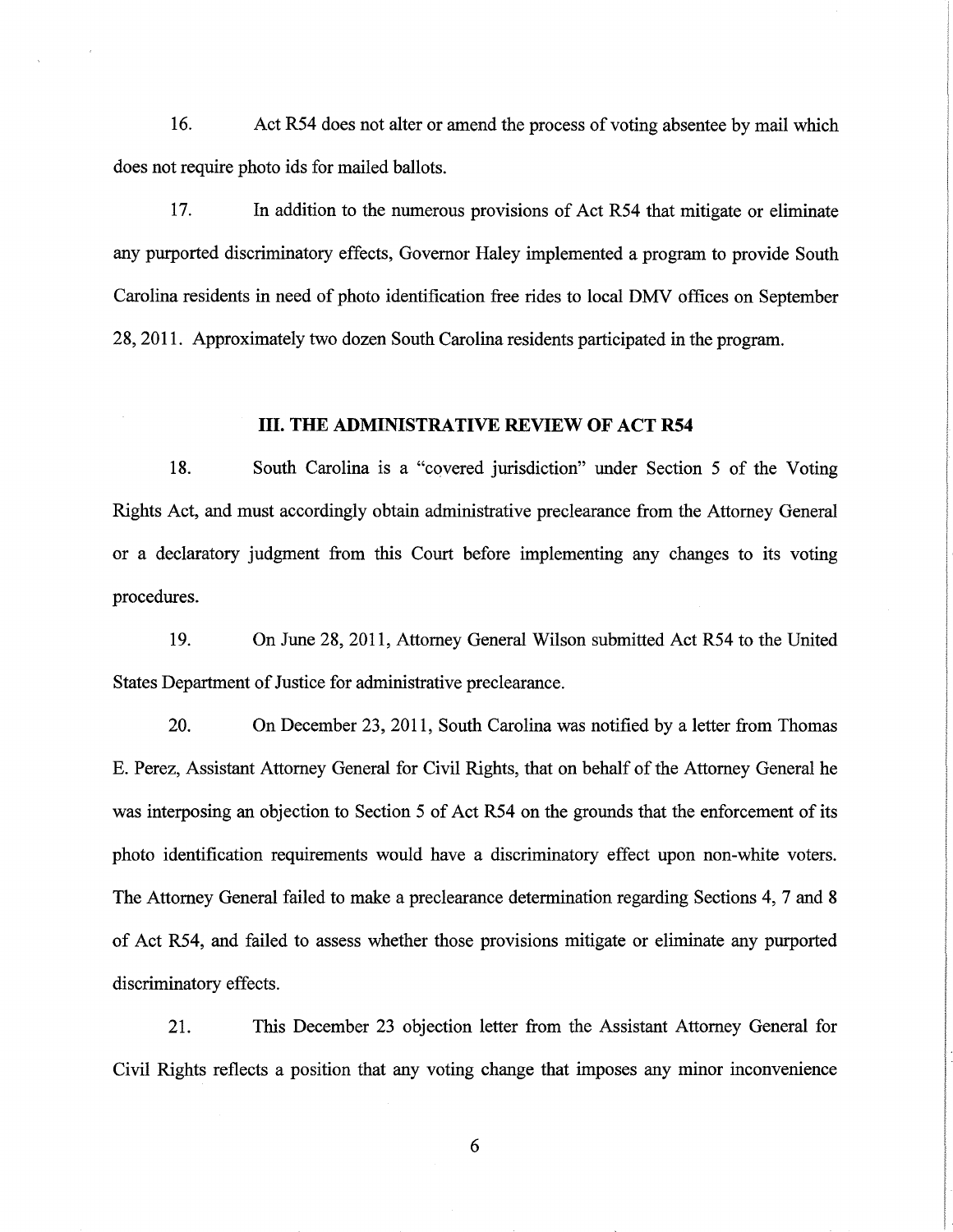upon a person's ability to vote and whose enforcement will have any adverse impact against nonwhite voters constitutes a "denial" or "abridgement" of the right to vote within the meaning of Section 5 of the VRA. Within the context of a voter photo identification requirement, that position conflicts with the Supreme Court's ruling in *Crawford v. Marion County Election*  Board.

22. Section 5 of the VRA does not prohibit covered jurisdictions from enacting generally applicable voting laws that are aimed at preventing voter fraud, such as Section 5 of Act R54, that involve, at most, a minor inconvenience on the exercise of the right to vote. Such is especially the case where, as here, the covered jurisdiction has mitigated any potential inconveniences through the enactments of other provisions that offer free identification cards to voters and create exemptions to the requirement that a voter show a photo identification document at the polls.

23. This December 23 objection letter also does not properly recognize that Act R54 provides exemptions for enforcements of its photo identification requirements, such as recognition of religious objections to being photographed, recognition of reasonable impediments to obtaining a government-issued photo identification document, the use of provisional ballots, and the providing of government-issued photo identification documents free of charge. These exemptions in Act R54 render any temporary disparity in the racial composition of the group of individuals without qualifying voter IDs entirely transitory and mitigate any minor inconveniences placed upon the voters. DOJ's failure to recognize this point squarely conflicts with the Supreme Court's ruling in *Crawford See* 553 U.S. at 197-200 (holding that free identification cards and the ability to cast provisional ballots "mitigate[]" any potential burdens on voters).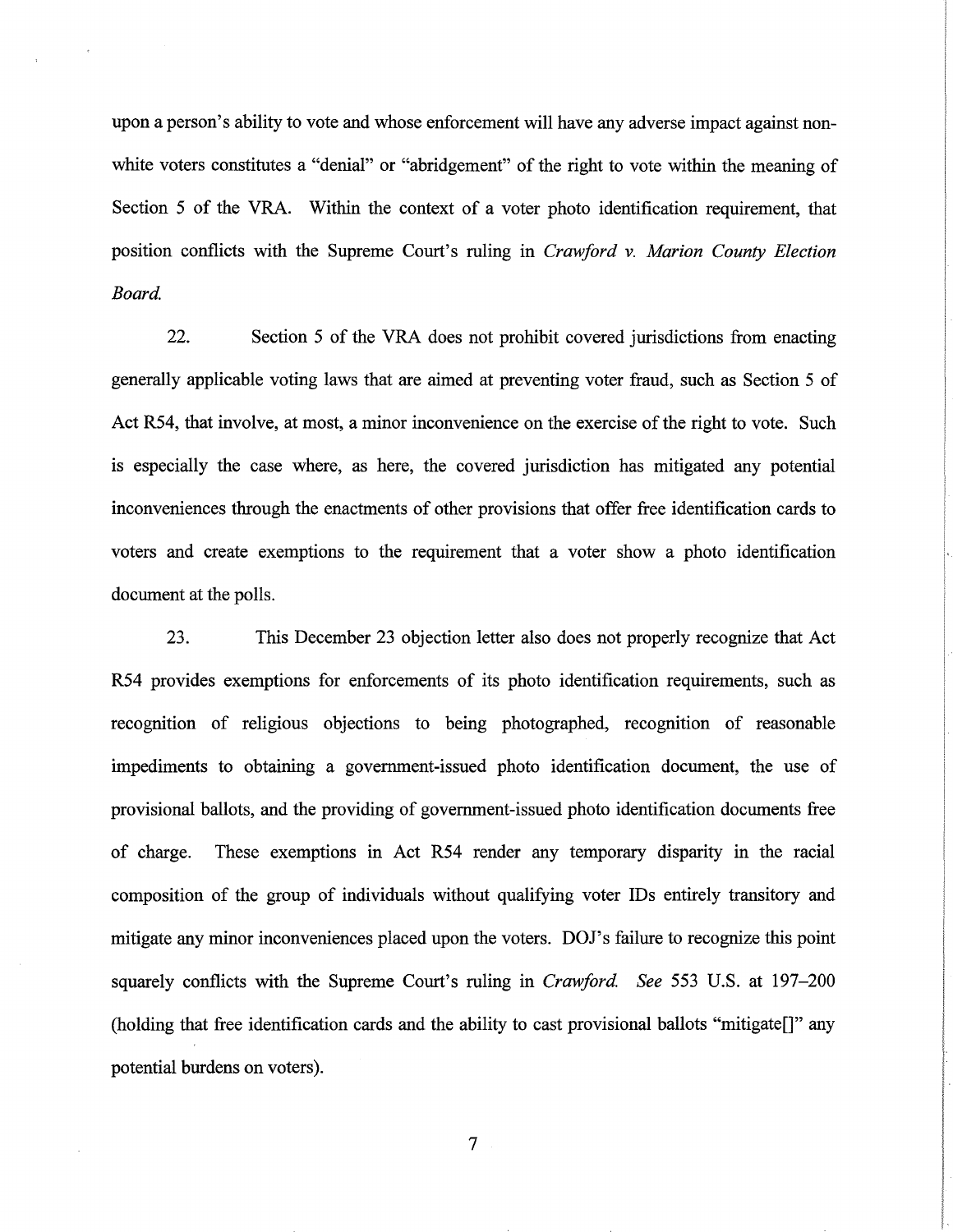24. South Carolina brings this action pursuant to 42 U.S.C. Section 1973c and 28 U.S.C. 2201, seeking a declaratory judgment that the enforcement of the photo identification requirements of Act R54 neither has the purpose nor will have the effect of denying or abridging the right to vote on account of race, color, or membership in a language minority.

#### IV. **JURISDICTION AND** VENUE

25. This Court has subject matter jurisdiction under Section 14(b) of the Voting Rights Act, as amended, 42 U.S.C. § 1973, and under 28 U.S.C. § 1331, because this action arises under the Constitution and laws of the United States. This Court has jurisdiction to render declaratory relief under 28 U.S.C. § 2201.

26. Venue is proper in this Court pursuant to Section 5 of the Voting Rights Act and 28 U.S.C. § 2284. This action is properly determinable by a three judge district court in accordance with Section 5 and 28 U.S.C. § 2284.

### V. CAUSE **OF ACTION**

# **Count One: Declaratory Judgment for Preclearance**

## **For Sections 4, 5, 7 and 8 of Act R54**

27. The State of South Carolina re-alleges, adopts, and incorporates by reference paragraphs 1 through 26 above.

28. The photo identification changes in Sections 5 of Act R54 were adopted by the South Carolina General Assembly and signed into law by Governor Haley for the purpose of preventing instances of voting fraud and enhancing public confidence in the integrity of the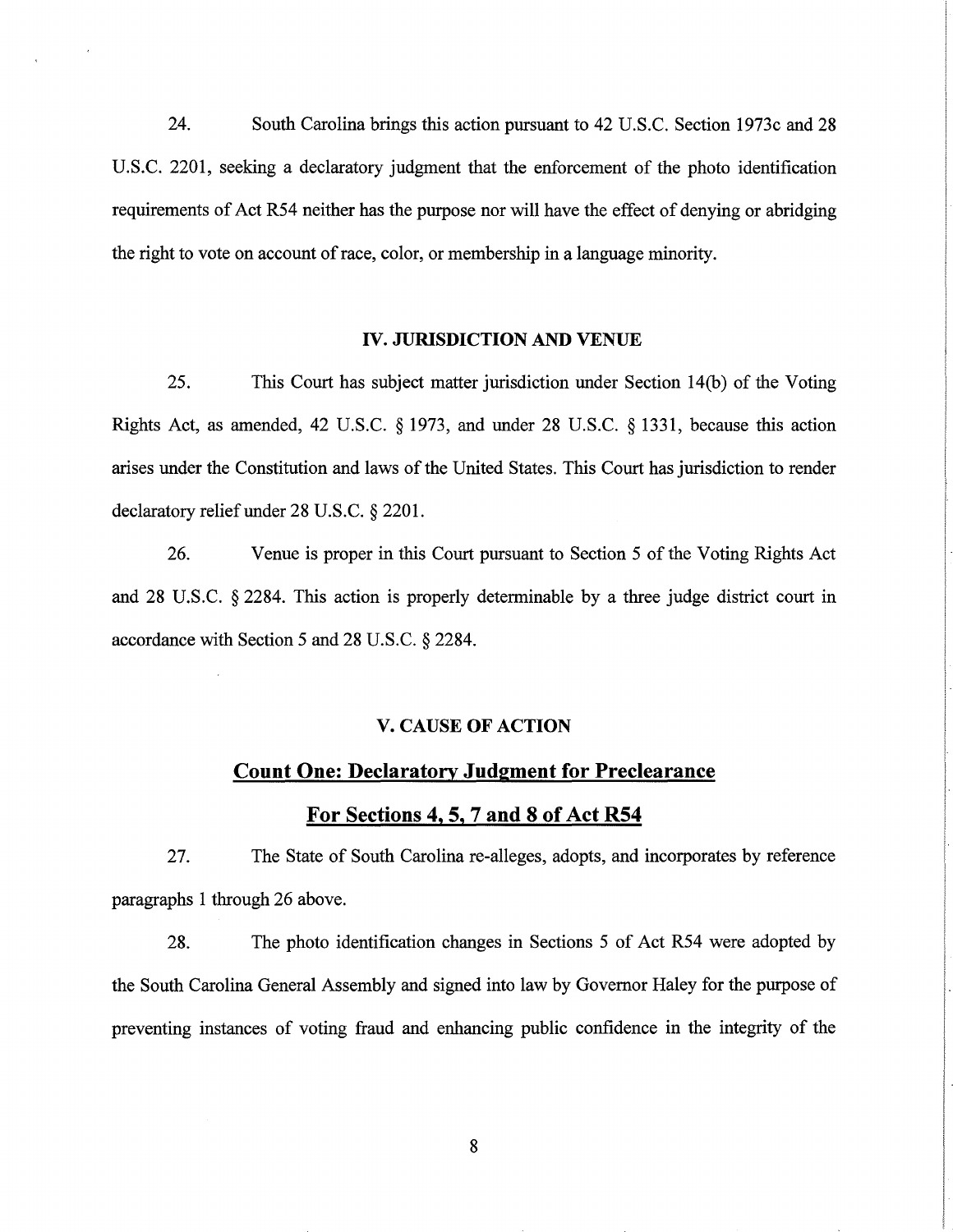electoral process in South Carolina. Those changes apply equally to voters of all races, and were not adopted for any racially discriminatory purpose.

29. Under South Carolina's existing or benchmark practices under the 1988 law, voters must bring either a government-issued voter registration card without photograph or other government-issued photo identification documents to the polling place to be allowed to vote a regular ballot. The change in Act R54 that requires voters to present a government-issued photo identification at the polls and further allows voters to vote by provisional ballot under the exemptions in Section 5 of Act R54 will not lead to a retrogression in the position of non-white voters compared to the benchmark. Nor will the enforcement of the photo identification requirement have the effect of denying or abridging the right to vote on account of race, color, or membership in a language minority.

30. The exemptions to the requirement for the presentation of photo identification in Section 5 of Act R54, the issuance of free photo identification cards provided in Sections 4 and 6 of Act R54, and the training, outreach and the public education provisions in Section 7 were done for the purpose of off-setting any potential inconvenience that Act R54's photo identification requirement might cause any voter, and were not adopted for any racially discriminatory purpose.

31. When compared to South Carolina's existing or benchmark practices, the enforcement of the exemptions in Section 5 of the Act R54 that allows voters to cast provisional ballots even though they are unable to show a government-issued photo identification document at the polls will not lead to a retrogression in the position of non-white voters and will not have the effect of denying or abridging the right to vote on account of race, color, or membership in a language minority.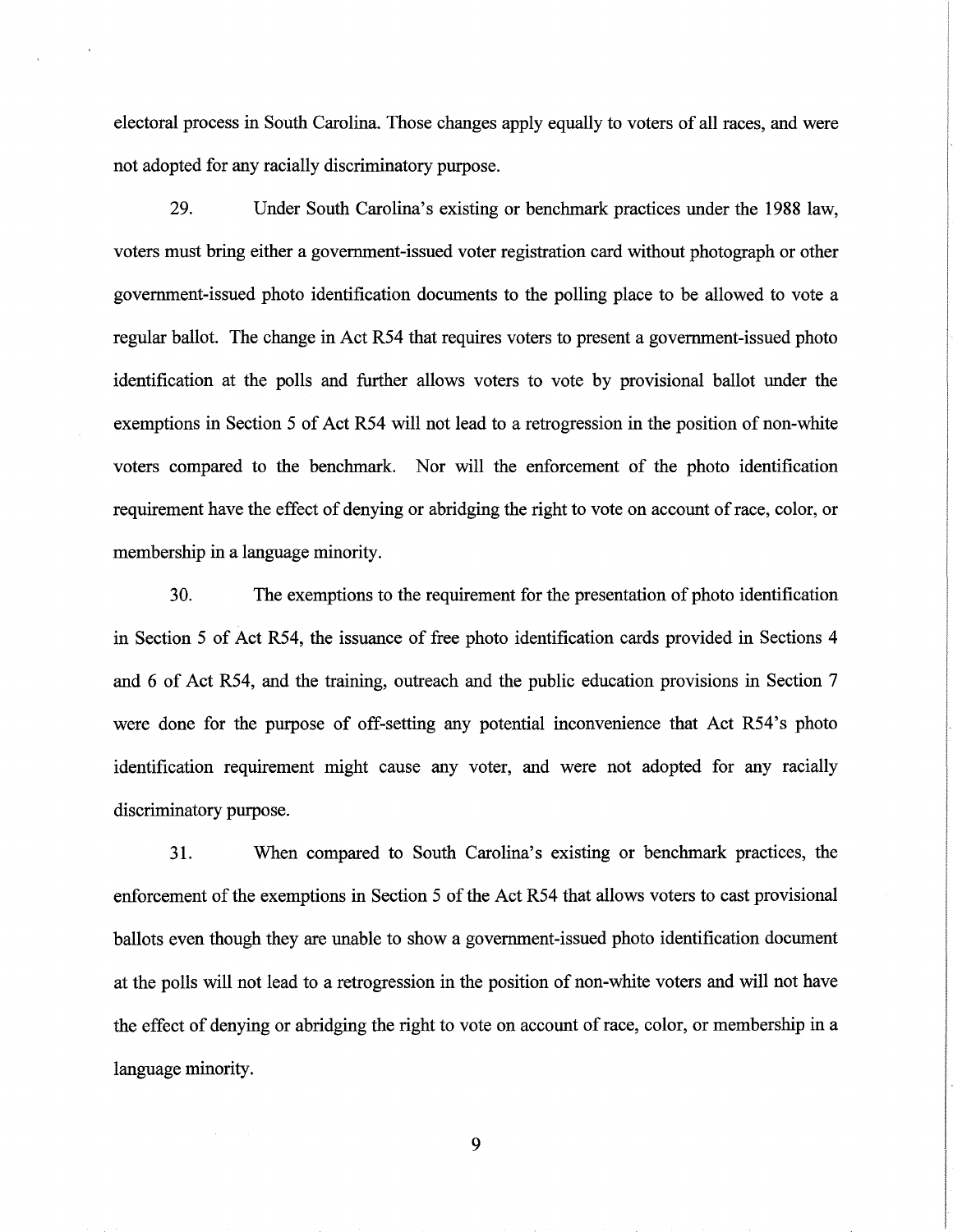32. The covered voting changes in Act R54 do not and will not prohibit any voter in South Carolina from voting for or electing his or her preferred candidate of choice.

33. The covered voting changes in Act R54 apply uniformly to all South Carolina voters regardless of race, color, or membership in a language minority.

34. Enforcement of the generally applicable voter photo identification requirements provided in Section 5 of Act R54 does not disenfranchise any potential voters as did, for example, the enforcement of character and literacy tests for voter registration that were commonly used prior to enactment of the VRA and were suspended by it. South Carolina's photo identification law does not bar anyone from voting, but merely imposes on voters a responsibility to obtain an approved photo identification card and to bring it to the polls unless one of the exemptions in Section 5 of Act R54 applies. Therefore, these voter photo identification requirements are at most a temporary inconvenience to some voters who must obtain acceptable photo identification before voting. Indeed, the minor burdens imposed by the voter identification law are no greater than the inherent inconveniences associated with votingsuch as the requirement that citizens register to vote before election-day. Because these photo identification requirements are not a bar to voting but, at most, a minor inconvenience to some voters, they do not have a racially discriminatory effect within the meaning of Section 5 of the VRA relied upon by the Government in interposing its objection to Section 5 of Act R54.

35. This Court should adopt a reasonably permissible construction of Section 5 of the VRA that preclears South Carolina's voter photo identification requirements and thereby avoids the grave constitutional concerns recognized by the Supreme Court in *Northwest Austin Municipal Utility District Number One v. Holder,* 557 U.S. 193 (2009). The Supreme Court has expressly upheld voter identification requirements in non-covered jurisdictions. *See Crawford,*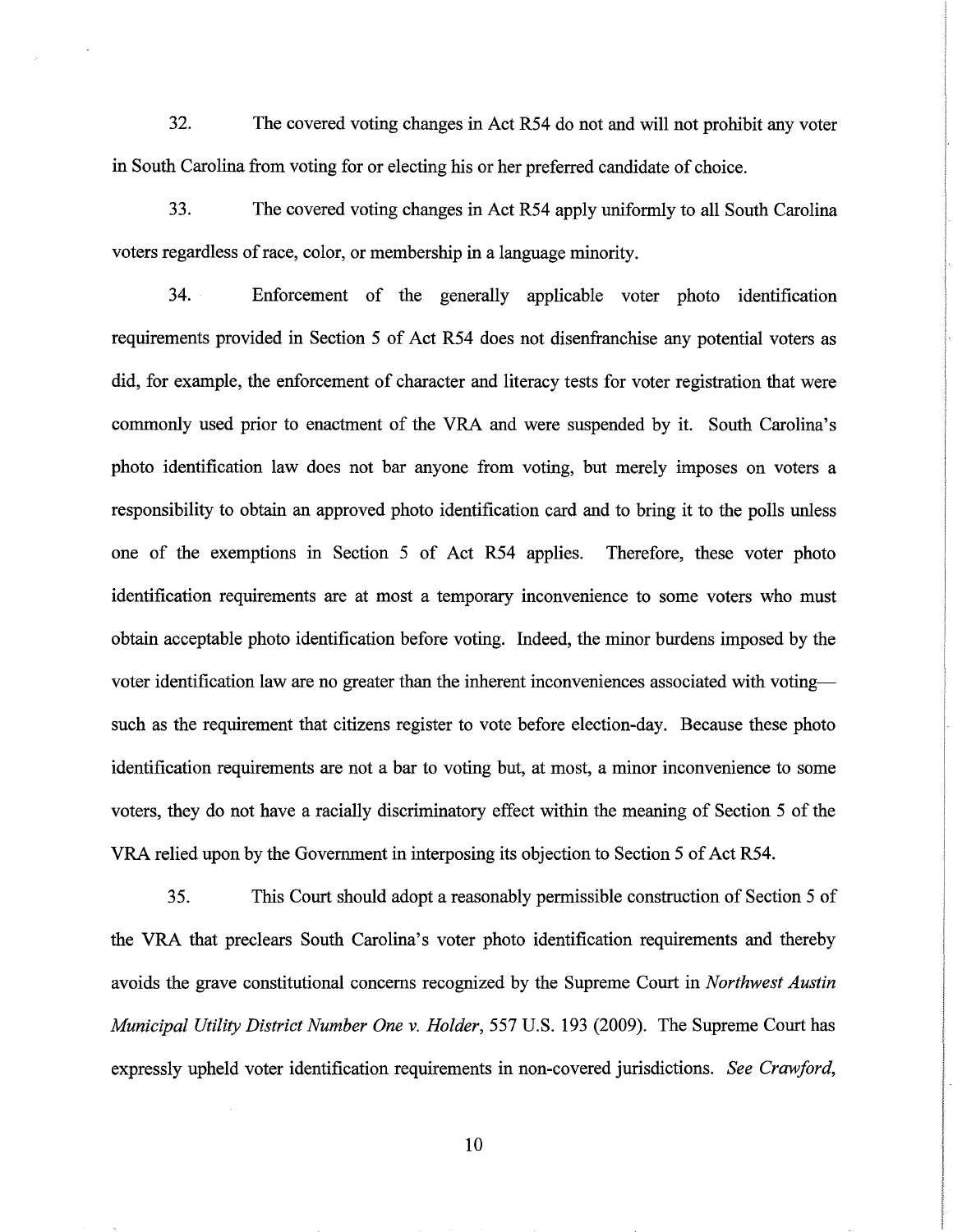553 U.S. at 203 (opinion of Stevens, J.) (holding that Indiana's voter identification law was a "neutral, nondiscriminatory regulation of voting procedure"); *id.* at 204-05 (Scalia, J., concurring in the judgment) (holding that the Indiana law was a "generally applicable, nondiscriminatory voting regulation"). Yet South Carolina is barred from implementing an almost-identical law, solely because it is covered by Section 5—based on nearly 50-year-old evidence of discrimination that was remedied long ago.

36. If Section 5 of the VRA is interpreted to prohibit South Carolina's Act R54, it will create a situation in which similarly situated, but non-covered States may enact voting-fraud prevention legislation while covered States are barred from doing so. This would create the anomalous situation in which covered jurisdictions would be precluded from enacting legislation that the Supreme Court has found to be perfectly constitutional in a non-covered State. Such a reading of Section 5 of the VRA would raise serious constitutional concerns whether Section 5 of the VRA violates South Carolina's right to equal sovereignty and should be avoided.

3 7. The enforcement of the covered voting changes provided for in Act R54 will not result in any discriminatory effect, and this Court should also adopt a reasonable permissible construction of Section 5 of the VRA that permits preclearance of Act R54 and thereby avoids the grave constitutional question were preclearance to be denied on the basis of a constitutionally impermissible discriminatory effect theory.

38. The State of South Carolina is entitled to a judgment that the covered voting changes in Act R54 have neither the purpose nor will have the effect of denying or abridging the right to vote on account of race, color, or membership in a language minority under Section 5 of the VRA, and that South Carolina may administer these covered changes without further delay.

WHEREFORE, the State of South Carolina respectfully requests that this Court: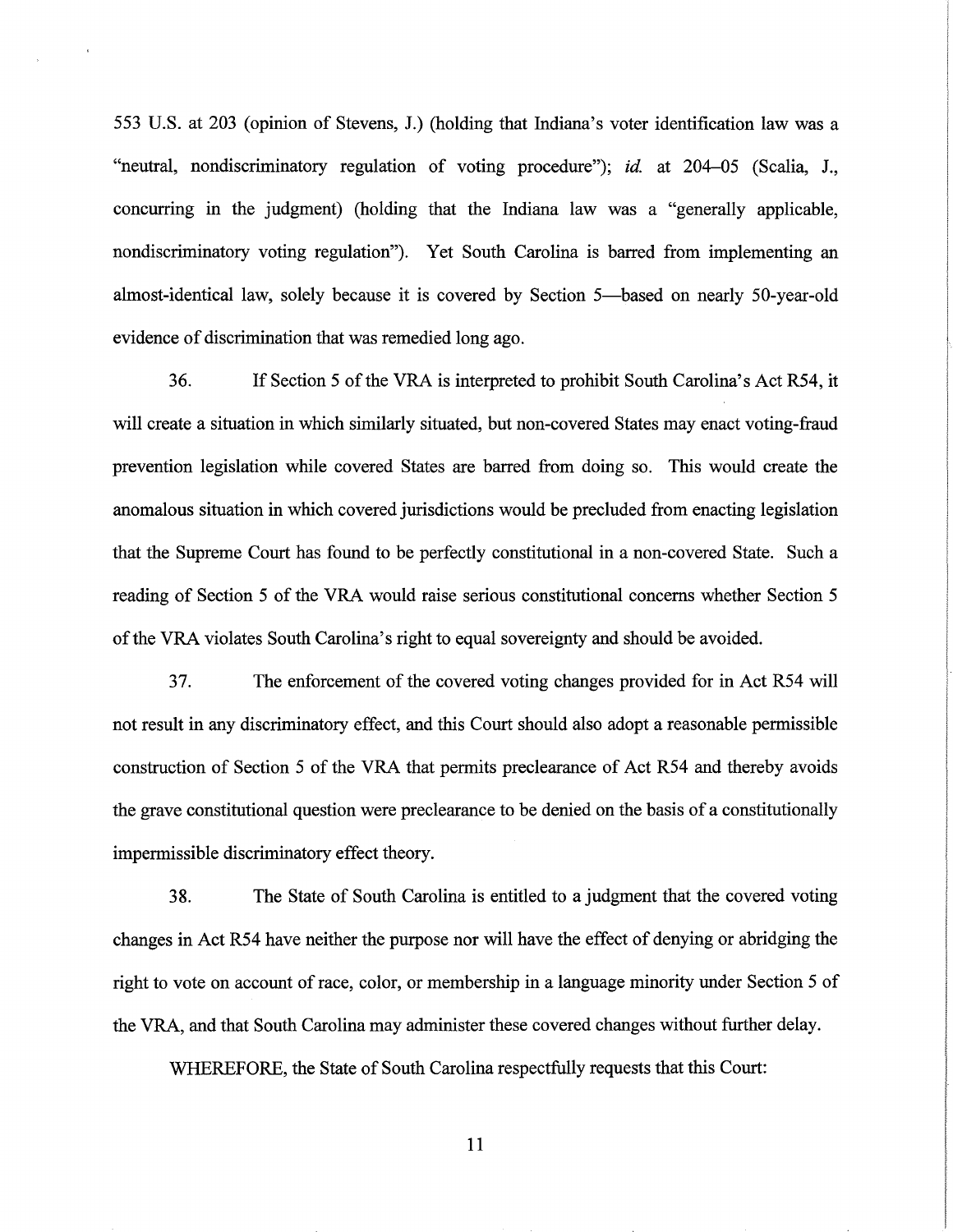A. Convene a three-judge district court to hear the matters raised in this Complaint;

B. Enter a declaratory judgment that the covered voting changes in Sections 4, 5, 7, and 8 of Act R54, neither have the purpose nor will have the effect of denying or abridging the right to vote on account of race, color, or membership in a language minority and may be administered by South Carolina without impediment on account of Section 5 of the VRA; and

C. Award the State of South Carolina its costs and grant such other relief as the Court may deem just and proper.

Respectfully submitted,

Paul D. Clement BANCROFT PLLC 1919 M Street, N.W. Suite 470 Washington, D.C. 20036 (202) 234-0090

Alan Wilson *Attorney General of South Carolina*  Rembert Dennis Building, Room 519 1000 Assembly Street Columbia, South Carolina 29201 (803) 734-3970

February 7, 2012

 $\ddot{\phantom{a}}$